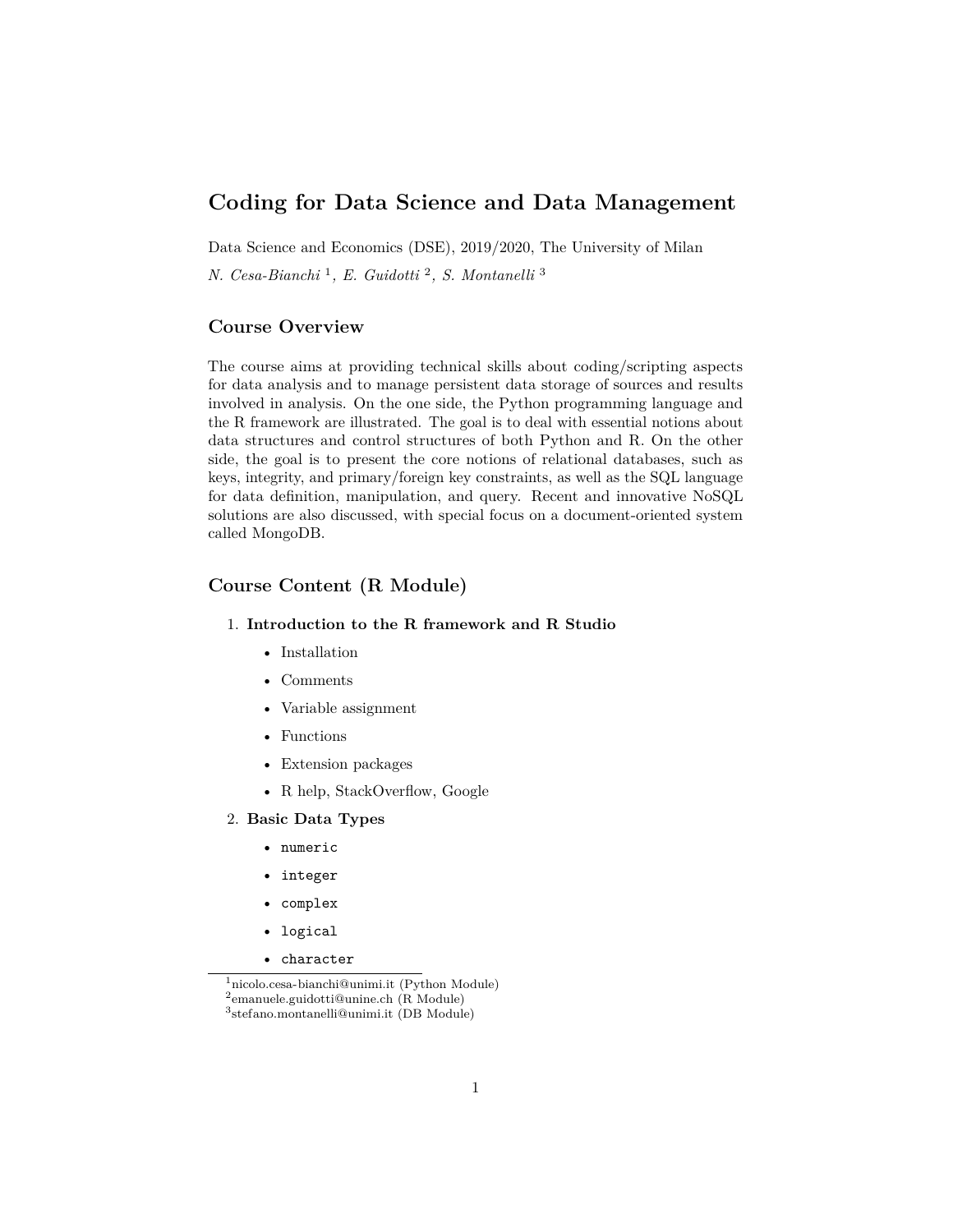## 3. **Basic Data Structures**

- vector
- matrix
- data.frame
- list
- environment

### 4. **Basic operations**

- Subsetting
- Arithmetics

### 5. **Time Series**

- The zoo package
- The xts package

## 6. **Control Structures**

- if-else
- for loops, while loops, repeat, break
- apply, lapply, sapply

## 7. **Custom Functions**

- Code quality and modularity
- $\bullet~$  How to implement R functions
- 8. **Speeding up the code**
	- The Rcpp package
	- References to parallel computing

#### 9. **Data Acquisition**

- Local & Remote files
- R packages
- RESTful APIs
- Web scraping

#### 10. **Data visualization**

- Base plotting system
- The ggplot2 package
- The plotly package